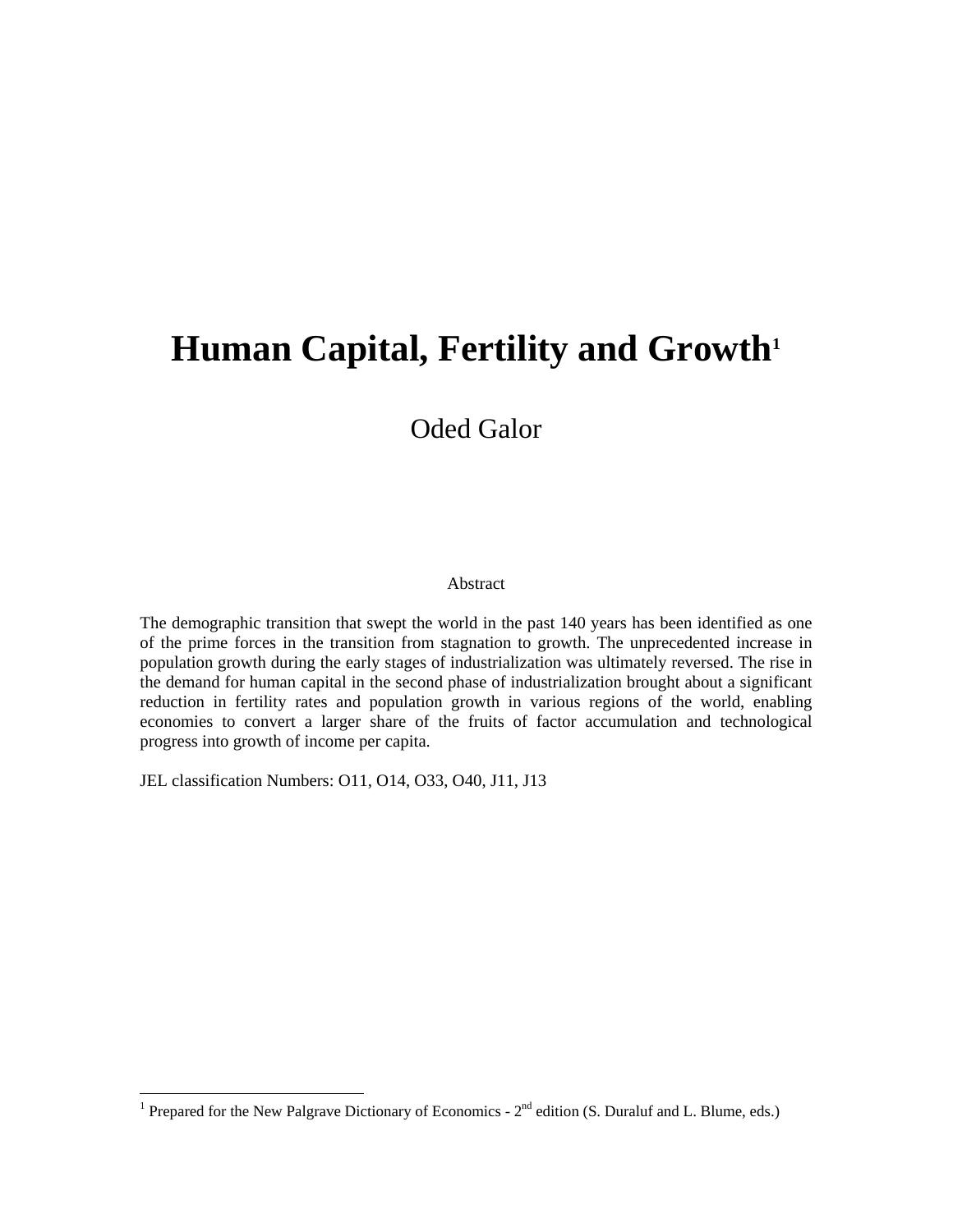#### **Introduction**

The transition from stagnation to growth has been the subject of an intensive research in recent years. The rise in the demand for human capital and the associates decline in population growth have been identified as the prime forces in the movement from an epoch of stagnation to a state of sustained economic growth. They brought about a significant formation of human capital along with a reduction in fertility rates and population growth, enabling economies to convert a larger share of the fruits of factor accumulation and technological progress into growth of income per capita.

# **Historical Evidence**

The evolution of economies over most of human history was marked by Malthusian stagnation. Technological progress and population growth were miniscule by modern standards and the average growth rate of income per capita was even slower due to the offsetting effect of population growth on the expansion of resources per capita. In the past two centuries, in contrast, the pace of technological progress increased significantly in association with the process of industrialization. Various regions of the world departed from the Malthusian trap and initially experienced a considerable rise in the growth rates of income per capita and population. Unlike episodes of technological progress in the pre-Industrial Revolution era that failed to generate sustained economic growth, the increasing role of human capital in the production process in the second phase of the Industrial Revolution ultimately prompted a demographic transition, liberating the gains in productivity from the counterbalancing effects of population growth. The decline in population growth and the associated advancement in technological progress and human capital formation paved the way for the emergence of the modern state of sustained economic growth.

The evolution of population growth in the world economy has been non-monotonic. The growth of world population was sluggish during the Malthusian epoch, creeping at an average annual rate of about 0.1% over the years 0-1820 (Maddison, 2001). The Western European take-off along with that of the Western Offshoots (i.e., United States, Canada, Australia and New Zealand) brought about a sharp increase in population growth in these regions. The world annual average rate of population growth increased gradually reaching 0.8% in the years 1870-1913. The take-off of less developed regions and the significant increase in their income per capita generated a further increase in the world rate of population growth, despite the decline in population growth in Western Europe and the Western Offshoots, reaching a high level of 1.92% per year in the period 1950-1973. Ultimately, the onset of the demographic transition in less developed economies in the second half of the 20th century, reduced population growth to an average rate of 1.63% per year in the period 1973-1998.

The timing of the demographic transition differed significantly across regions. The reduction in population growth occurred in Western Europe, the Western Offshoots, and Eastern Europe towards the end of the 19th century and in the beginning of the 20th century, whereas Latin America and Asia experienced a decline in the rate of population growth only in the last decades of the 20th century. Africa's population growth, in contrast, has been rising steadily, although this pattern is likely to reverse in the near future due to the decline in fertility rates in this region since the 1980s.

The demographic transition in Western Europe occurred towards the turn of the 19th century. A sharp reduction in fertility took place simultaneously in several countries in the 1870s, and resulted in a more than a 30% decline in fertility rates within a 50 year period. Over the period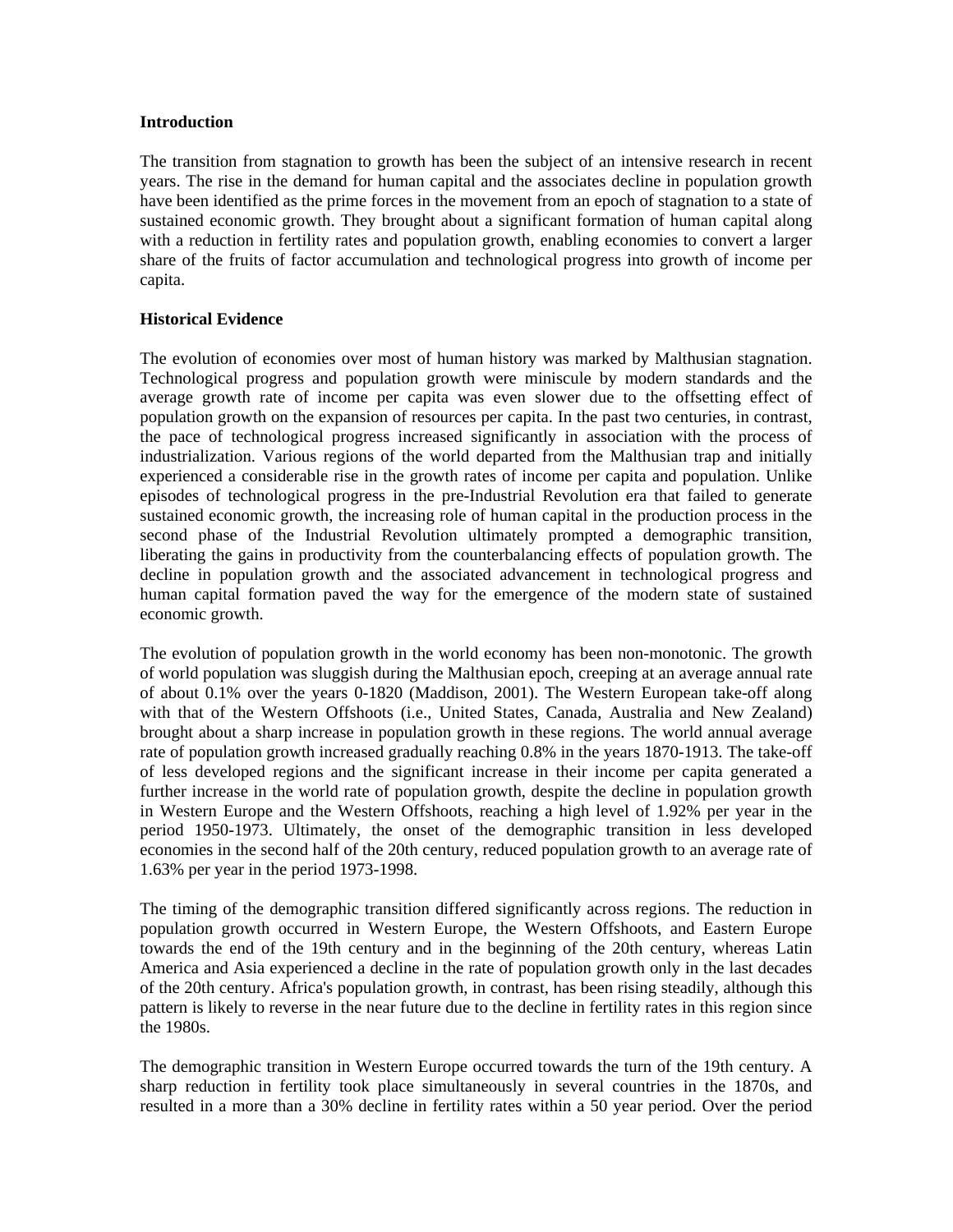1875-1920, Crude Birth Rates declined by 44% in England, 37% in Germany, and 32% in Sweden and Finland. A decline in mortality rates preceded the decline in fertility rates in most Western Europe. It began in England nearly 140 years prior to the decline in fertility and in Sweden and Finland approximately 100 years prior to the decline in fertility. The decline in fertility outpaced the decline in mortality rates and brought about a decline in the number of children who survived to their reproduction age.

A similar pattern characterizes mortality and fertility decline in less developed regions. Total Fertility Rate over the period 1960-1999 plummeted from 6 to 2.7 in Latin America, from 6.14 to 3.14 in Asia, and declined moderately from 6.55 to 5.0 in Africa, along with a sharp decline in infant mortality rates.

# **Theories of the Demographic Transition**

# **A. The Decline in Infant and Child Mortality**

The decline in infant and child mortality rates that preceded the decline in fertility rates in many developed countries, with the notable exceptions of France and the US, has been demographers' favorite explanation for the onset of the decline in fertility. Nevertheless, this viewpoint appears inconsistent with historical evidence. While it is highly plausible that mortality rates were among the factors that affected the level of fertility along human history, historical evidence does not lend credence to the argument that the decline in mortality rates accounts for the reversal of the positive historical trend between income and fertility.

The mortality decline in Western Europe started nearly a century prior to the decline in fertility and was associated initially with increasing fertility rates in some countries and non-decreasing fertility rates in others. In particular, the decline in mortality started in England in the 1730s and was accompanied by a steady increase in fertility rates until 1820. The significant rise in income per capita in the Post-Malthusian Regime apparently increased the desirable number of surviving offspring and thus, despite the decline in mortality rates, fertility increased significantly so as to reach this higher desirable level. The decline in fertility during the demographic transition occurred in a period in which this pattern of increased income per capita (and its potential effect on fertility) was intensified, while the pattern of declining mortality (and its adverse effect on fertility) maintained the trend that existed in the 140 years that preceded the demographic transition. The reversal in the fertility patterns in England as well as other Western European countries in the 1870s suggests therefore that the demographic transition was prompted by a different universal force than the decline in infant and child mortality.

Furthermore, most relevant from an economic point of view is the cause of the reduction in net fertility (i.e. the number of children reaching adulthood). The decline in the number of surviving offspring that was observed during the demographic transition is unlikely to follow from mortality decline. Mortality decline would have led to a reduction in the number of surviving offspring if the following implausible conditions would be met: (i) There exists a precautionary demand for children, i.e., individuals are significantly risk averse with respect to the number of surviving offspring. (ii) Risk aversion with respect to consumption is smaller than risk aversion with respect to fertility. (Evolutionary theory would suggest the opposite). (iii) Sequential fertility (i.e., replacement of non-surviving children) is modest.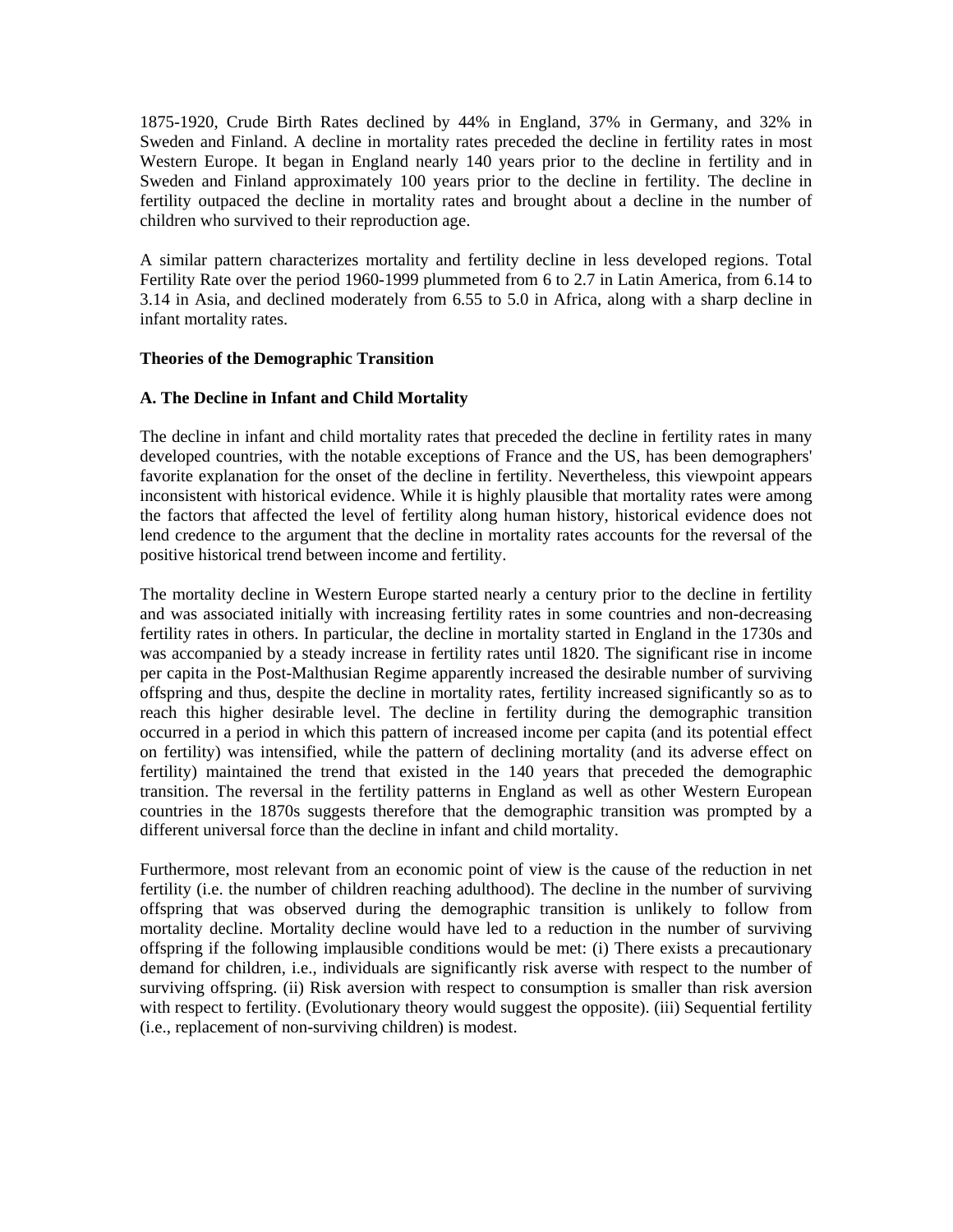### **B. The Rise in the Level of Income Per Capita**

The rise in income per capita prior to the demographic transition has led some researchers to argue that the demographic transition was triggered by the asymmetric effects of the rise in income per capita on households income and on the opportunity cost of raising children. Becker (1981) argues that the rise in income induced a fertility decline because the positive income effect on fertility was dominated by the negative substitution effect that was brought about by the rising opportunity cost of children. Similarly, he argues that the income elasticity with respect to child quality is greater than that with respect to child quantity, and hence a rise in income led to a decline in fertility along with a rise in the investment in each child.

This theory suggests that the timing of the demographic transition across countries in similar stages of development would reflect differences in income per capita. However, remarkably, the decline in fertility occurred in the same decade across Western European countries that differed significantly in their income per capita. In 1870, on the eve of the demographic transition, England was the richest country in the world, with a GDP per capita of \$3191 (measured in 1990 international dollars), (Maddison, 2001)). In contrast, Germany that experienced the decline in fertility in the same years as England, had in 1870 a GDP per capita of only \$1821 (i.e., 57% of that of England). Sweden's GDP per capita of \$1664 in 1870 was 48% of that of England, and Finland's GDP per capita of \$1140 in 1870 was only 36% of that of England, but their demographic transitions occurred in the same decade as well. The simultaneity of the demographic transition across Western European countries that differed significantly in their income per capita suggests that the high level of income reached by Western Europeans countries in the Post-Malthusian regime had a very limited role in the demographic transition.

# **C. The Rise in the Demand for Human Capital**

The gradual rise in the demand for human capital in the second phase of the Industrial Revolution (and in the process of industrialization of less developed economies) and its close association with the timing of the demographic transitions, has led researchers to argue that the increasing role of human capital in the production process induced households to increase investment in the human capital of their offspring, ultimately leading to the onset of the demographic transition.

Galor and Weil (1999, 2000), argue that the acceleration in the rate of technological progress gradually increased the demand for human capital in the second phase of the Industrial Revolution, inducing parents to invest in the human capital of their offspring. The increase in the rate of technological progress and the associated increase in the demand for human capital brought about two effects on population growth. On the one hand, improved technology eased households' budget constraints and provided more resources for the quality as well as the quantity of children. On the other hand, it induced a reallocation of these increased resources toward child quality. In the early stages of the transition from the Malthusian regime, the effect of technological progress on parental income dominated, and the population growth rate as well as the average quality increased. Ultimately, further increases in the rate of technological progress that were stimulated by human capital accumulation induced a reduction in fertility rates, generating a demographic transition in which the rate of population growth declined along with an increase in the average level of education. Thus, consistent with historical evidence, the theory suggests that prior to the demographic transition, population growth increased along with investment in human capital, whereas the demographic transition brought about a decline in population growth along with a further increase in human capital formation.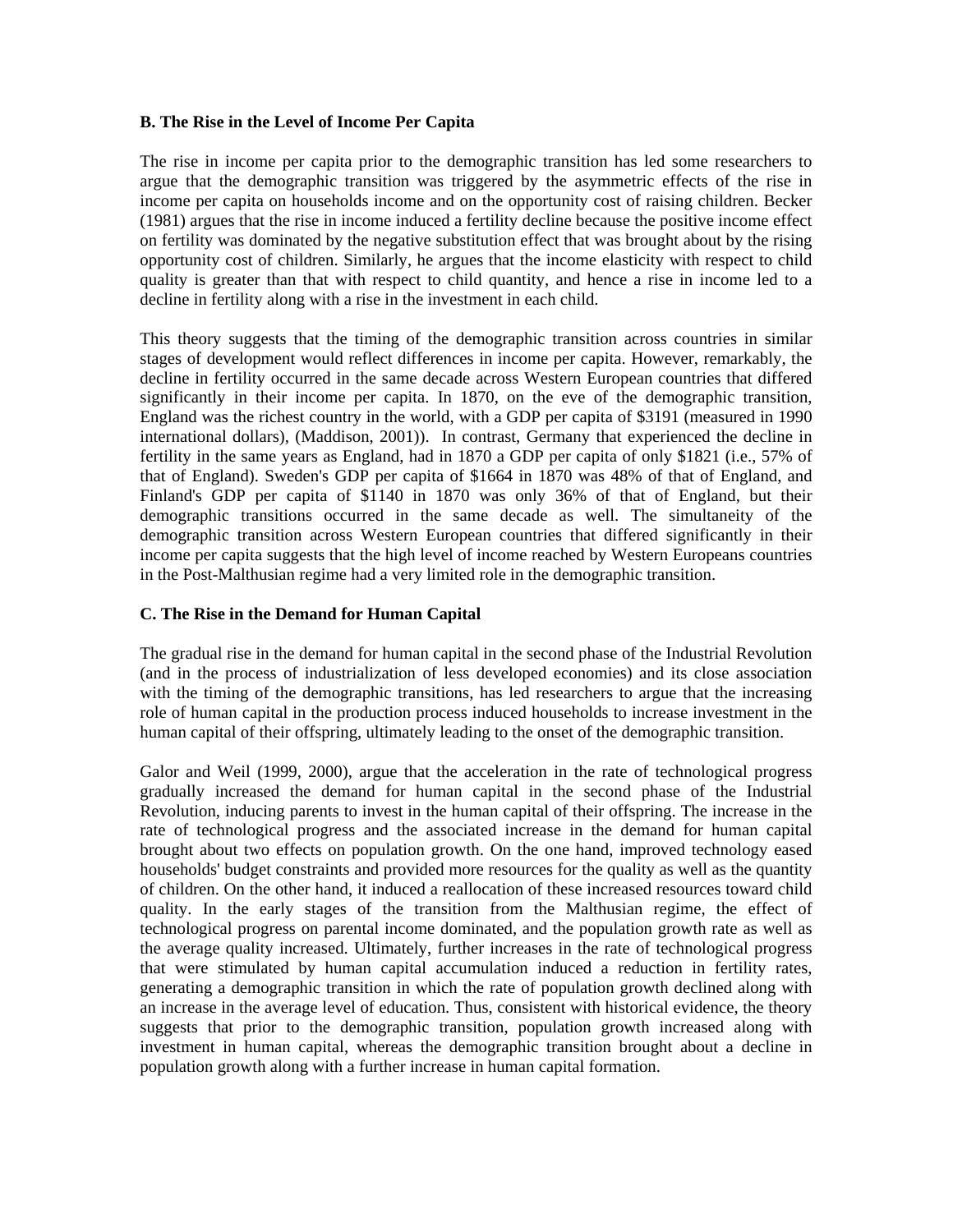Galor and Weil's theory suggests that a universal acceleration in technological progress raised the demand for human capital in the second phase of the Industrial Revolution and generated a simultaneous increase in educational attainment and demographic transition across Western European countries that differed significantly in their levels of income per capita. Consistent with the theory, the growth rates (as opposed to the levels) of income per capita among these Western European countries were rather similar during their demographic transition, ranging from 1.9% per year over the period 1870-1913 in the UK, 2.12% in Norway, 2.17% in Sweden, to 2.87% in Germany. Moreover, the demographic transition in England was associated with a significant increase in the investment in child quality as reflected by years of schooling. Moreover, international trade and its differential effects on the demand for human capital had an asymmetric effect of the timing of the demographic transition (Galor and Mountford, 2006).

Evidence about the evolution of the return to human capital over this period is scarce and controversial. It does not indicate that the skill premium increased markedly in Europe over the course of the 19th century. The lack of clear evidence about the increase in the return to human capital over this period is an indication for the absence of a significant increase in the demand for human capital. Technological progress in the second phase of the Industrial Revolution brought about an increase in the demand for human capital, and indeed, in the absence of a supply response, one would have expected an increase in the return to human capital. However, the significant increase in schooling in the 19th century, and in particular the introduction of public education that lowered the cost of education, generated a significant increase in the supply of educated workers. Some of this supply response was a direct reaction of the increase in the demand for human capital, and thus may only operate to partially offset the increase in the return to human capital. However, the removal of the adverse effect of credit constraints on the acquisition of human capital (e.g., Galor and Zeira, 1993 and Galor and Moav, 2006), as reflected by the introduction of public education, generated an additional force that increased the supply of educated labor and operated towards a reduction in the return to human capital.

# **C1. The Decline in Child Labor**

The effect of the rise in the demand for human capital on the reduction in the desirable number of surviving offspring was magnified via its adverse effect on child labor. It gradually increased the wage differential between parental labor and child labor inducing parents to reduce the number of their children and to further invest in their quality (Hazan and Berdugo, 2002). Moreover, the rise in the importance of human capital in the production process induced industrialists to support education reforms (Galor and Moav, 2006) and thus laws that abolish child labor (Doepke, 2004; Doepke and Zilibotti, 2005), reducing child labor and thus fertility.

# **C2. The Rise in Life Expectancy**

The impact of the increase in the demand for human capital on the decline in the desirable number of surviving offspring has been reinforced by improvements in health and life expectancy. Despite the gradual rise in life expectancy prior to the demographic transition, investment in human capital was rather insignificant as long as a technological demand for human capital had not emerged. The technologically-based rise in the demand for human capital during the second phase of the Industrial Revolution and the rise in the expected length of productive life have increased the potential rate of return to investments in children's human capital, reinforcing the inducement for investment in education and the associated reduction in fertility rates. (Galor and Weil, 1999; Moav, 2005; Soares, 2005).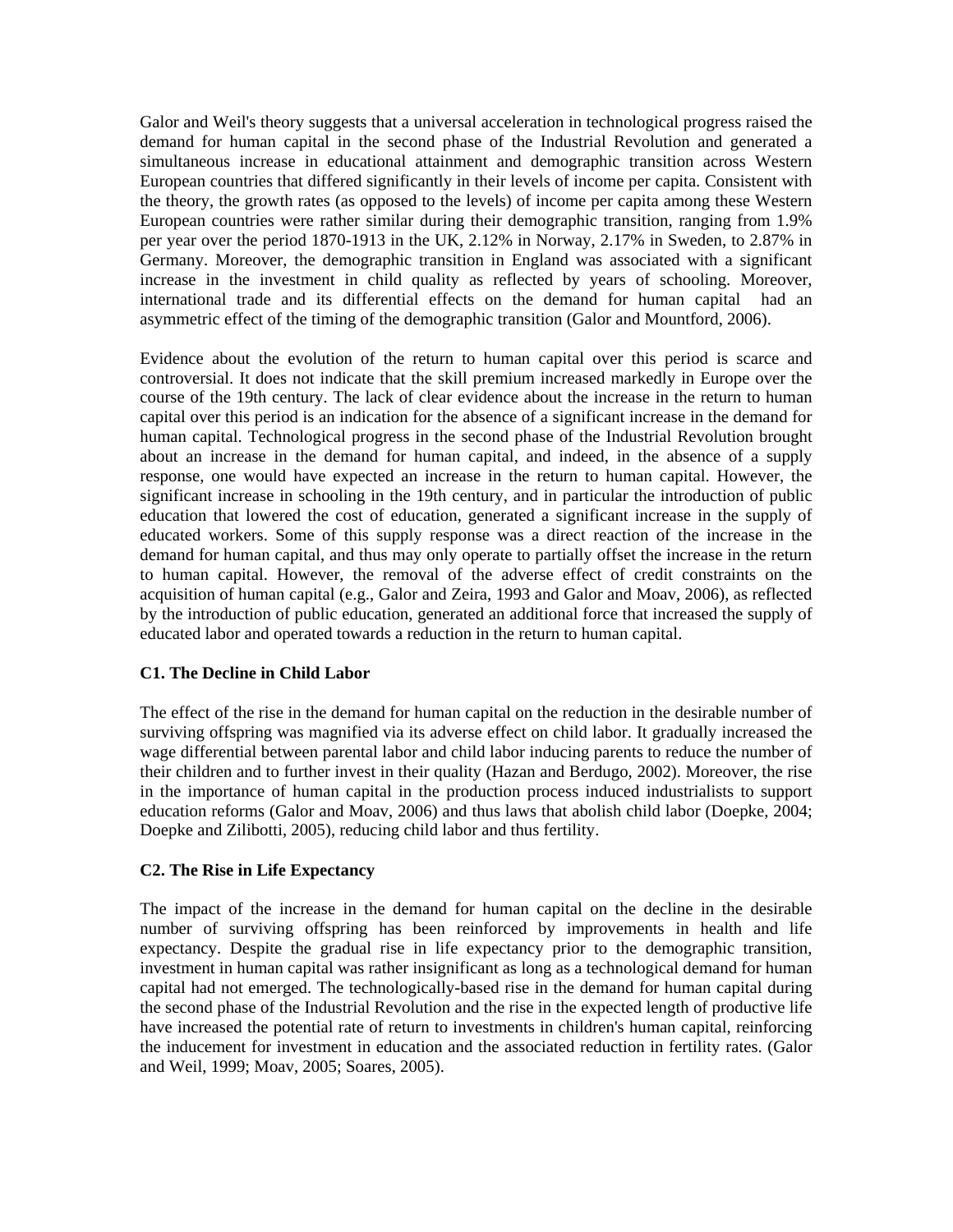# **C3. Natural Selection and the Evolution of Preference for Offspring's Quality**

The impact of the increase in the demand for human capital on the decline in the desirable number of surviving offspring may have been magnified by cultural or genetic evolution in the attitude of individuals toward child quality. Galor and Moav (2002) propose that during the epoch of Malthusian stagnation that characterized most of human existence, individuals with a higher valuation for offspring quality (in the context of the quantity-quality survival strategies) gained an evolutionary advantage and their representation in the population gradually increased. The agricultural revolution facilitated the division of labor and fostered trade relationships across individuals and communities, enhancing the complexity of human interaction and raising the return to human capital. Moreover, the evolution of the human brain in the transition to Homo sapiens and the complementarity between brain capacity and the reward for human capital has increased the evolutionary optimal investment in the quality of offspring. The distribution of valuation for quality lagged behind the evolutionary optimal level and individuals with traits of higher valuation for their offspring's quality generated higher income and, in the Malthusian epoch a higher number of offspring. Thus, the trait of higher valuation for quality gained the evolutionary advantage. This evolutionary process was reinforced by its interaction with economic forces. As the fraction of individuals with high valuation for quality increased, technological progress intensified, raising the rate of return to human capital. The increase in the rate of return to human capital along with the increase in the bias towards quality in the population reinforced the substitution towards child quality, setting the stage for a more rapid decline in fertility along with a significant increase in investment in human capital and a transition to sustained economic growth.

# **D. The Decline in the Gender Gap.**

The rise in the demand for human capital and its impact on the decline in the gender gap in the last two centuries could have reinforced a demographic transition and human capital formation. Galor and Weil (1996, 1999) argue that technological progress and capital accumulation complemented mental-intensive tasks and substituted for physical-intensive tasks in industrial production. In light of the comparative physiological advantage of men in physical-intensive tasks and women in mental-intensive tasks, the demand for women's labor input gradually increased in the industrial sector, decreasing monotonically the wage deferential between men and women. In early stages of industrialization, wages of men and women increased, but the rise in female's relative wages was insufficient to induce a significant increase in women's labor force participation. Fertility, therefore, increased due to the income effect that was generated by the rise in men's absolute wages. Ultimately, however, the rise in women's relative wages was sufficient to induce a significant increase in labor force participation. It increased the cost of child rearing proportionally more than households' income, generating a decline in fertility and a shift from stagnation to growth.

#### **E. The Old-Age Security Hypothesis**

 The old-age security hypothesis (Caldwell, 1976) has been proposed as an additional mechanism for the onset of the demographic transition. It suggests that in the absence of capital markets that permit intertemporal lending and borrowing, children are assets that permit parents to smooth consumption over their lifetime. The process of development and the establishment of capital markets reduce this motivation for rearing children, contributing to the demographic transition. The significance of the decline in the role of children as assets in the onset of the demographic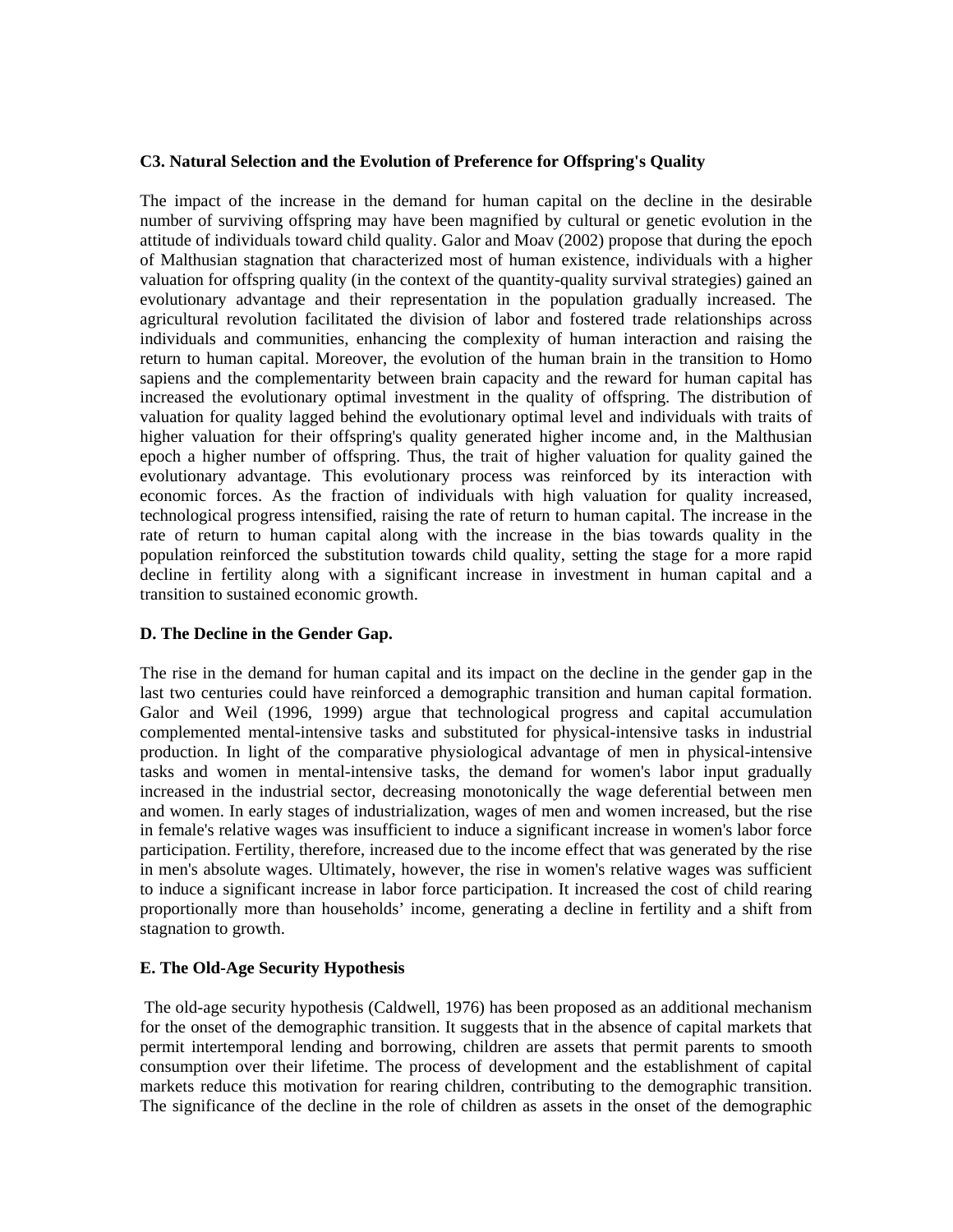transition is questionable. The rise in fertility rates prior to the demographic transition, in a period of improvements in the credit markets, raises doubts about the significance of the mechanism. Furthermore, cross-section evidence (Clark and Hamilton, 2006) from the pre-demographic transition era indicates that wealthier individuals, that presumably had a better access to credit markets, had a larger number of surviving offspring